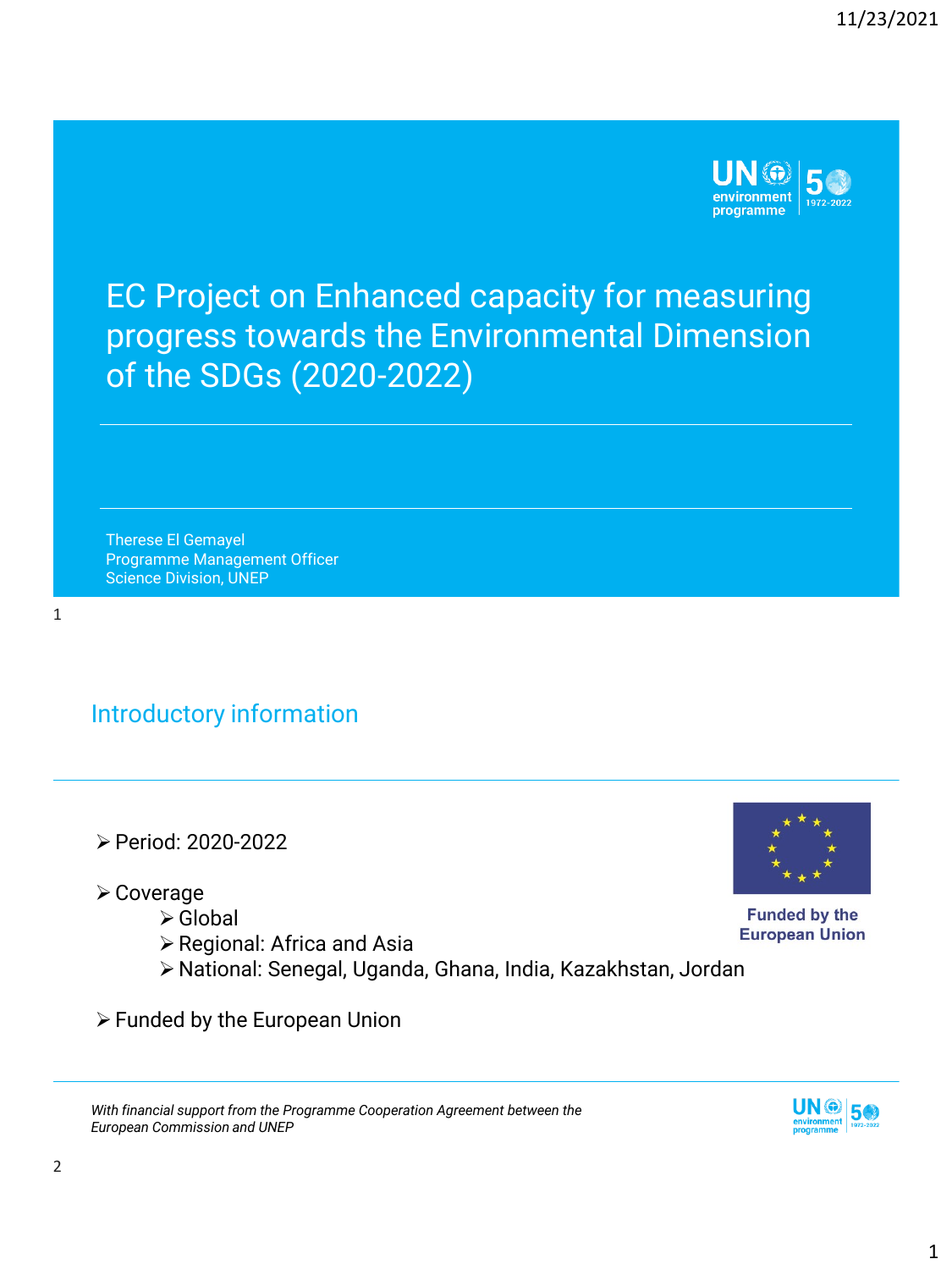### **Background**

Project on Enhanced capacity for measuring progress towards the Environmental Dimension of the SDGs - Phase I

- ➢ UNEP is custodian for 25 SDG environment-related indicators
- ➢ Focused on the methodological development of SDG indicators
- ➢ SDG indicators were reclassified to Tier II or Tier I by March 2020
- ➢ Indicators reporting requires further dissemination and capacity development to improve data availability, quality and comparability
- $\triangleright$  Further capacity building is needed to equip member states with the necessary tools and knowledge to put in place the necessary data collection systems

*With financial support from the Programme Cooperation Agreement between the European Commission and UNEP*



3

# **Objectives**

Strengthen national capacity for designing coherent and integrated policies for sustainable development, monitoring and reporting on the environmental dimension of the SDGs, through:

- 1. Enhancing capacity on environment statistics through training programmes
- 2. Ensuring dissemination and uptake of the global methodologies through targeted capacity development for key SDG indicators at the national level
- 3. Deepening UNEP's analysis of trends at the global and regional levels, including interlinkages between the various goals, targets and indicators
- 4. Special focus on SCP (SDG 12) and policy coherence (SDG 17) indicators

*With financial support from the Programme Cooperation Agreement between the European Commission and UNEP*

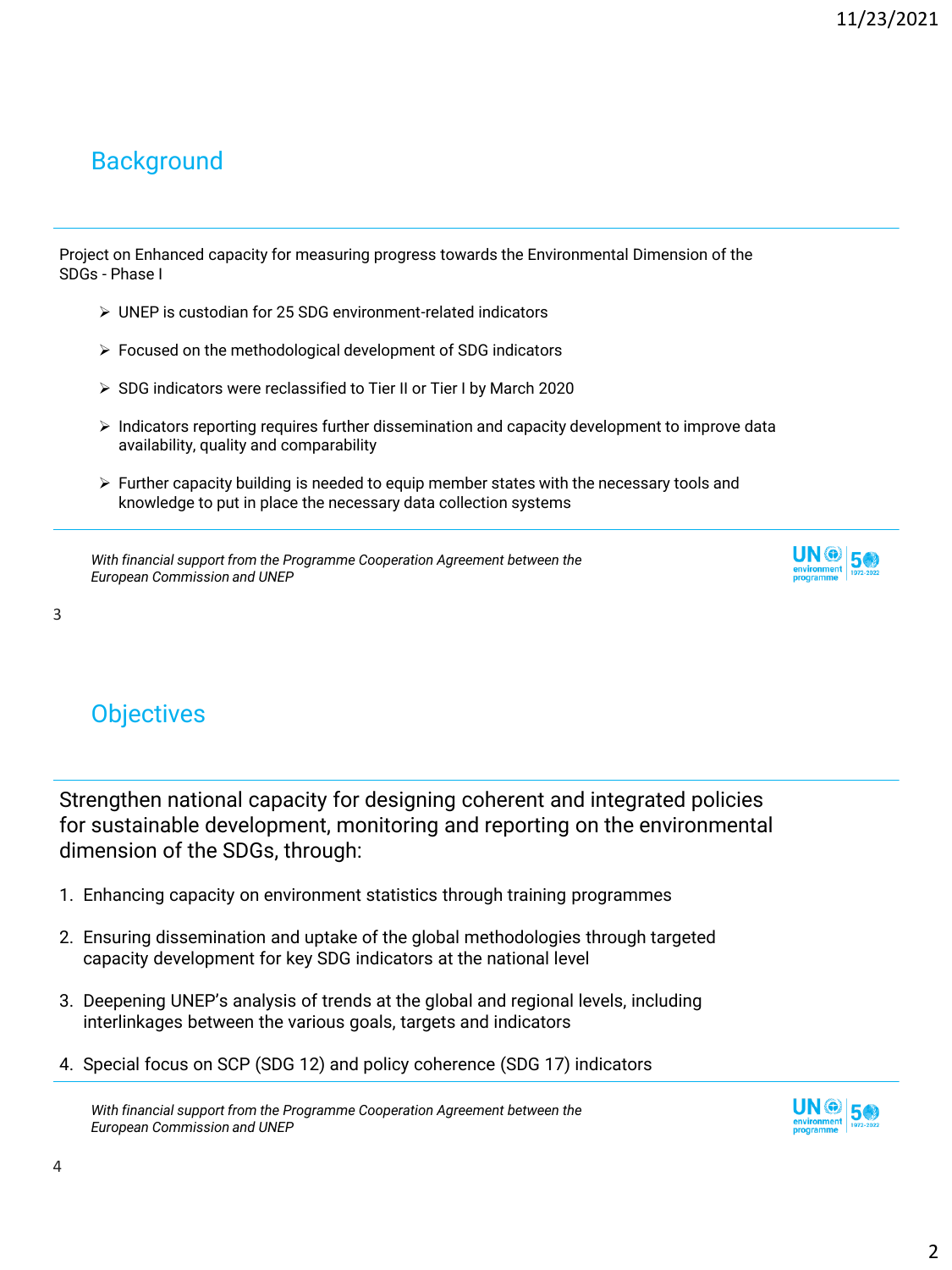#### **Outputs**

Project Outputs are:

- 1. Tools development and training for capacity building to measure, monitor and report on the environmental dimension of the SDGs delivered in the target countries
- 2. Multidisciplinary integrated analysis of progress towards Agenda 2030 is carried out and published

*With financial support from the Programme Cooperation Agreement between the European Commission and UNEP*



5

# Output 1 activities 2020-2021

Tools development and training for capacity building

- ➢ Environmental SDG Indicators Online Course:
	- ➢ Available language: English
	- ➢ In progress: Russian
	- ➢ <https://www.unitar.org/event/full-catalog/environmental-sdg-indicators>
- ➢ Technical manuals
	- ➢ Global Chemicals and Waste Review Document, *being finalized*
	- ➢ Available languages: English, Russian and Arabic
- ➢ Regional workshops
	- ➢ 2 workshops in Africa
	- ➢ 2 workshops in Asia

*With financial support from the Programme Cooperation Agreement between the European Commission and UNEP*

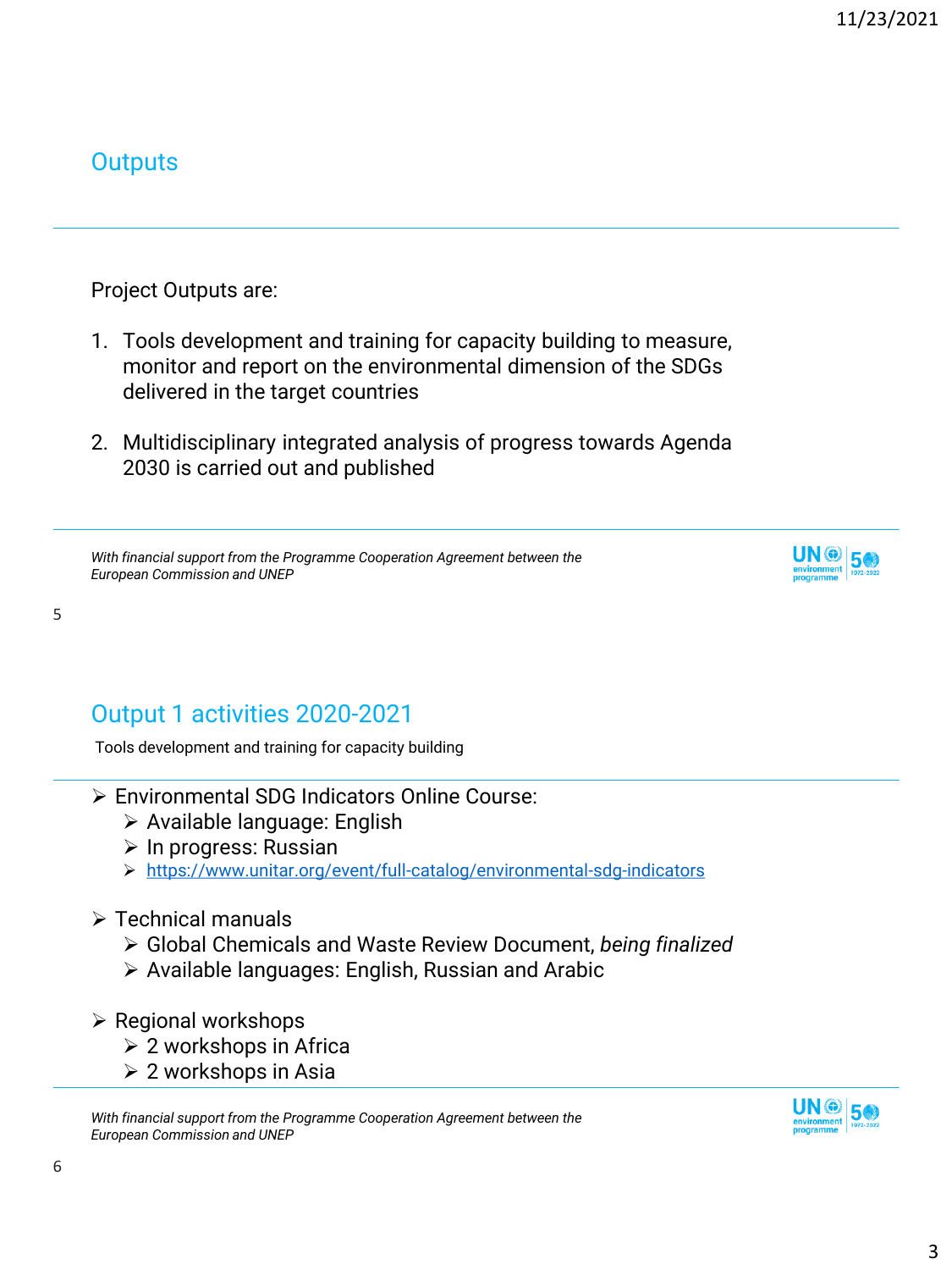#### Planned Activities 2022

Output 1 Tools development and training for capacity building

National capacity building, in cooperation with UNEP regional offices, for:

- ➢ Senegal
- ➢ Uganda
- ➢ Ghana
- ➢ India
- ➢ Kazakhstan
- ➢ Jordan

Success stories in the 6 beneficiary countries

*With financial support from the Programme Cooperation Agreement between the European Commission and UNEP*



7

## Output 2 activities 2020-2021

Integrated analysis of progress towards Agenda 2030



*With financial support from the Programme Cooperation Agreement between the European Commission and UNEP*